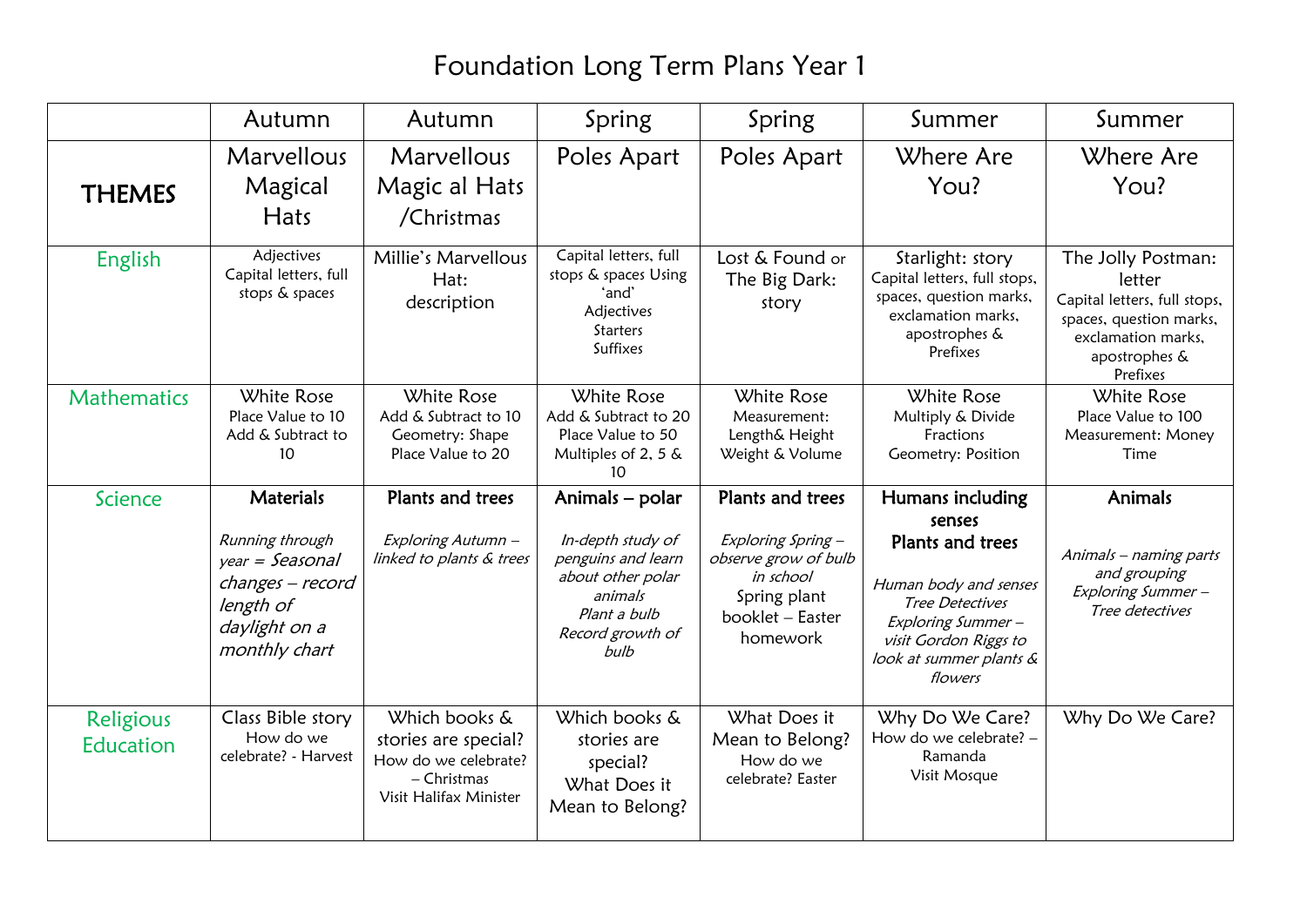| Geography                   | Introduce the<br>UK with Jofli<br>and the postcard<br>scheme                      |                                                            | Compasses<br>Exploring places<br>+ atlas work:<br>Antarctic & Arctic | The Equator                                                            | UK & it's capitals<br>Walsden-Find<br>places in Walsden -<br>using satellite<br>images $&$ maps $-$<br>draw a simple map | Fieldwork in school<br>& Walsden - make a<br>map of Walsden                                                    |
|-----------------------------|-----------------------------------------------------------------------------------|------------------------------------------------------------|----------------------------------------------------------------------|------------------------------------------------------------------------|--------------------------------------------------------------------------------------------------------------------------|----------------------------------------------------------------------------------------------------------------|
| <b>History</b>              |                                                                                   | Jesus' birth                                               | Personal<br><b>Timelines</b>                                         | Shackleton                                                             | Canals                                                                                                                   | Canals<br>Frida Kahlo                                                                                          |
| Arts & Design               |                                                                                   | Christmas card -<br>wax resist                             | Mark Jenkins -<br>Sculptures                                         | Felt Making -<br>aurora borealis                                       | Thomas Heaton -<br>Photography $-$<br>canals & local plants<br>and tree (linked to<br>science)                           | Drawing & Mixing<br>paints - self-portrait<br>based on Frida<br>Kahlo, local<br>surroundings &<br>animals/pets |
| Design<br><b>Technology</b> | Design & make a<br>'marvellous hat'                                               | Design & make a<br>'marvellous hat'                        | Safety in the<br>kitchen and using<br>tools - make a<br>healthy soup | Safety in the<br>kitchen and using<br>tools - make a<br>healthy soup   |                                                                                                                          |                                                                                                                |
| Computer                    | Learn to Use a<br>Mouse &<br>Keyboard Skills<br>┿<br>Purple Mash<br>Online Safety | Mouse &<br>Keyboard Skills<br>Purple Mash<br>Lego Builders | Mouse &<br>Keyboard Skills<br>Purple Mash<br>Grouping &<br>Sorting   | Mouse &<br>Keyboard Skills<br>Purple Mash<br>Research polar<br>animals | Mouse & Keyboard<br>Skills<br>$+$<br>Purple Mash<br>Coding and<br>Spreadsheets                                           | Mouse & Keyboard<br><b>Skills</b><br>$+$<br>Purple Mash<br>Technology outside<br>School                        |
| <b>Music</b>                | Charanga<br>Hey You!                                                              | Charanga<br>Rhythm in the Way<br>We Walk<br>Nativity       | Charanga<br>In the Groove                                            | Charanga<br>Round and Round                                            | Charanga<br>Your Imagination                                                                                             | Charanga<br>Reflect, Rewind and<br>Replay                                                                      |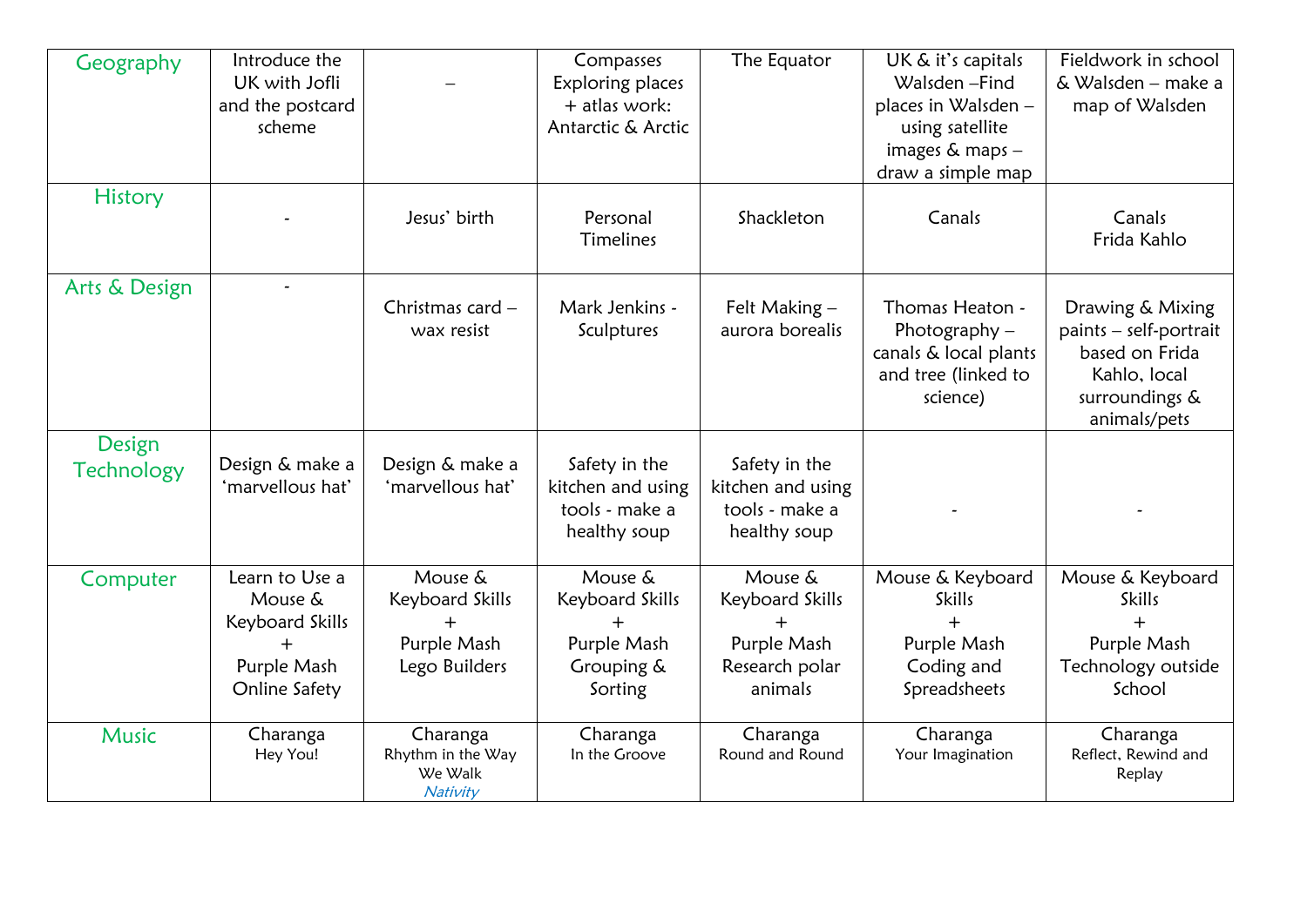| Physical                                                     | Invasion &<br>Team                       | <b>External Teacher</b><br>$\pm$      | Dance $-$<br>Movement       | Net/Wall games<br>& skills                          | Striking, Fielding &<br><b>Target Games</b>    | Athletics &<br>Co-ordination skills                     |
|--------------------------------------------------------------|------------------------------------------|---------------------------------------|-----------------------------|-----------------------------------------------------|------------------------------------------------|---------------------------------------------------------|
| <b>Education</b>                                             | Co-operation<br>(BFC)                    | Multisports<br>┿                      | Patterns<br>(Mr Boylan)     | Spring 2 or Summer 1                                | Spring 2 or Summer 1                           |                                                         |
|                                                              | ┿<br>Gymnastics -                        | Gymnastics -<br>jumping               | <b>Gymnastics</b>           |                                                     |                                                |                                                         |
|                                                              | balance                                  |                                       |                             |                                                     |                                                |                                                         |
| Personal,<br>Social, Health<br>$&$ Emotional +<br><b>RSE</b> | Relationships                            | Relationships                         | Health &<br>Well-being      | Health &<br>Well-being                              | Living in The Wider<br>World                   | Living in The Wider<br>World                            |
| Foreign<br>Language                                          | Saying hello and<br>goodbye in<br>French | Saying hello and<br>goodbye in French | Saying hello and<br>goodbye | Saying hello and<br>goodbye & begin<br>numbers to 5 | Saying hello and<br>goodbye & numbers<br>to 10 | Saying hello and<br>goodbye & continue<br>numbers to 10 |
| <b>School Ethos</b>                                          | Caring                                   | Caring                                | Resilience                  | Resilience                                          | Inquisitive                                    | Inquisitive                                             |

## Enrichment Activities:

Hat Therapy Hebden Bridge or similar experience

Chill Factore

Farm – Jace's grandparents Ramsden Wood Farm or similar

Walk along the Walsden Canal & picnic

Visit Todmorden Park for Tree ID